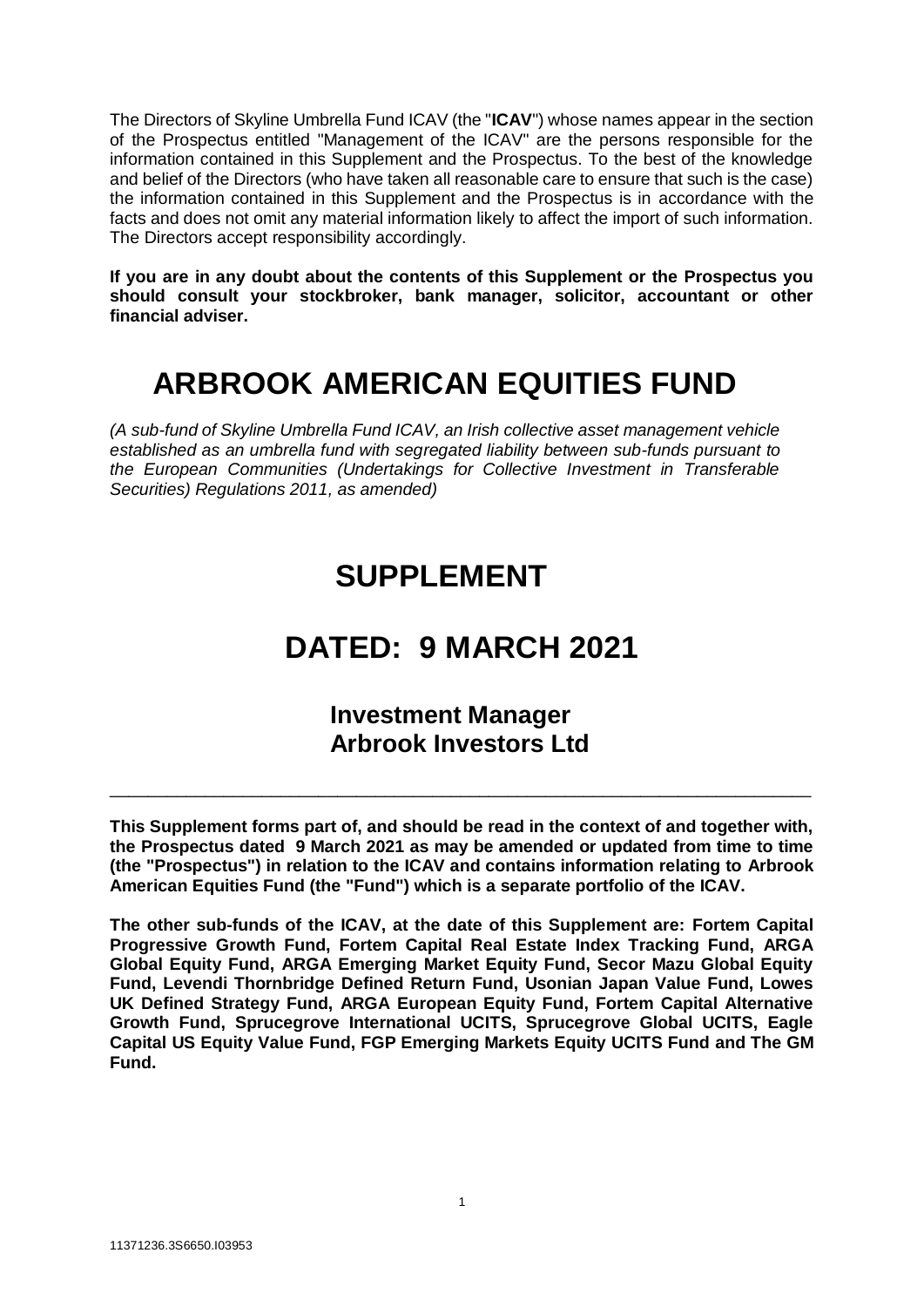| 1                 | INVESTMEMENT OBJECTIVE, POLICY AND STRATEGY   | 3  |
|-------------------|-----------------------------------------------|----|
| 2                 | <b>MINIMUM VIABLE SIZE</b>                    | 4  |
| 3                 | <b>PROFILE OF A TYPICAL INVESTOR</b>          | 5  |
| 4                 | <b>INVESTMENT RESTRICTIONS</b>                | 5  |
| 5                 | <b>BORROWING</b>                              | 5  |
| 6                 | <b>EFFICIENT PORTFOLIO MANAGEMENT</b>         | 5  |
| $\overline{7}$    | <b>RISK FACTORS</b>                           | 5  |
| 8                 | DIVIDEND POLICY                               | 9  |
| 9                 | <b>KEY INFORMATION FOR BUYING AND SELLING</b> | 9  |
| 10                | <b>MANAGEMENT</b>                             | 14 |
| $12 \overline{ }$ | FEES AND EXPENSES                             | 16 |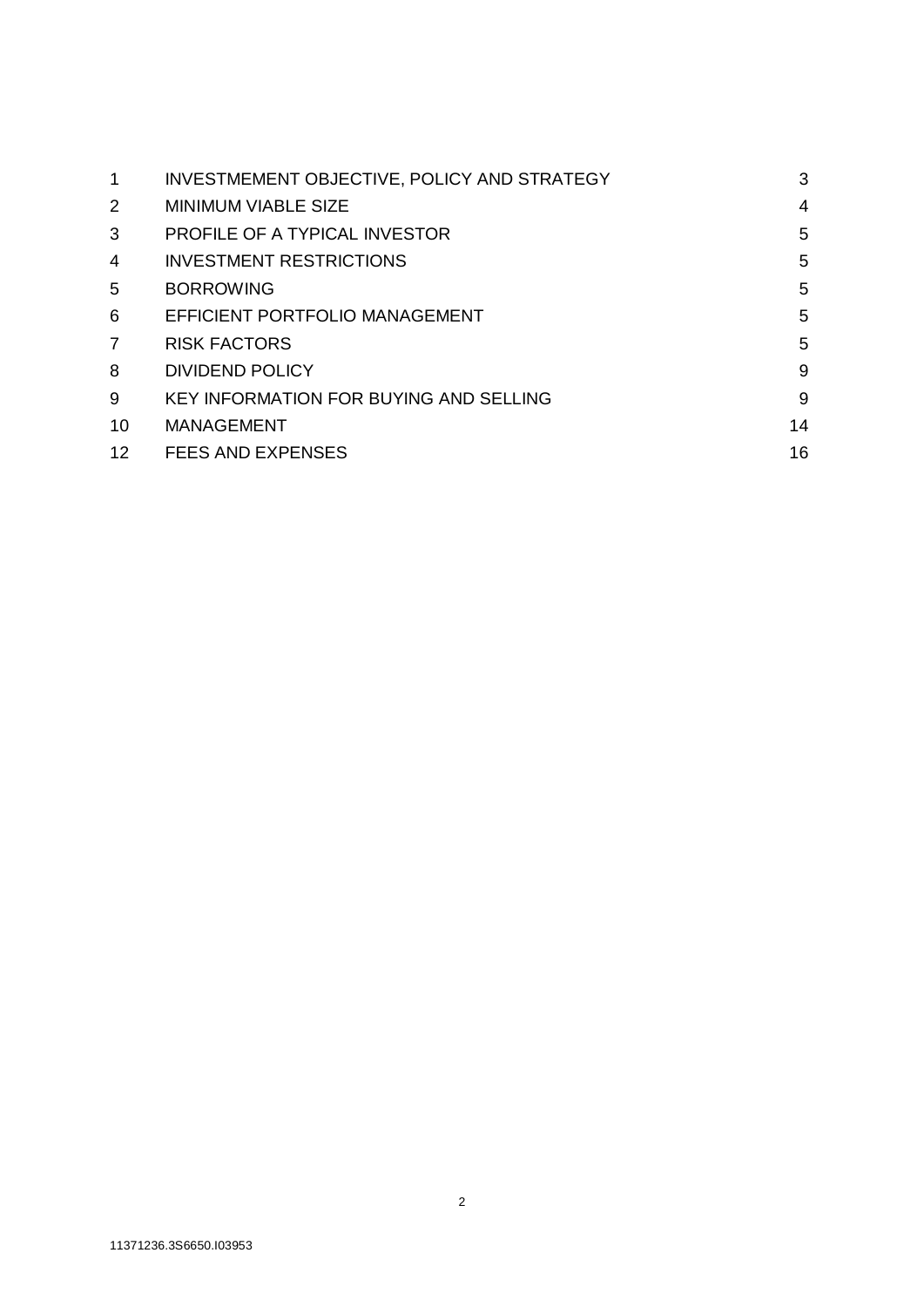# <span id="page-2-0"></span>1 **INVESTMEMENT OBJECTIVE, POLICY AND STRATEGY**

# 1.1 **Investment Objective**

The objective of the Fund is to provide capital growth for investors while outperforming the S&P 500 index over a rolling three year timeframe.

# 1.2 **Investment Policy**

The investment policy of the Fund is to provide capital appreciation and income over the medium term through an actively managed, diversified portfolio of equities of companies predominantly based in the United States. The Fund aims to outperform the S&P 500 index which it uses as its benchmark (the "**Benchmark**"), over a rolling three year time horizon. The Fund will only invest in securities listed or traded on a stock exchange or regulated market as outlined at Appendix 1 of the Prospectus. The Fund will not target any sectors or industries. The Fund aims to provide a selection of stocks from the US market as diversified across most sectors.

The Fund is actively managed in reference to the Benchmark as its performance is compared to the Benchmark in marketing materials and the Fund's performance is measured against the Benchmark for performance comparison purposes only. Investments in the portfolio are not specifically selected from the constituents of the Benchmark, hence the Fund's investment policy is in no way constrained and the degree of deviation from the Benchmark may be significant.

# 1.3 **Investment Strategy**

The investment strategy of the Fund will be based on a fundamental value-oriented stock picking methodology that targets stocks that are trading at discounts to their intrinsic worth. The Fund will employ bottom-up fundamental analysis to select the stocks. This employs techniques such as company interviews, analysis of the annual reports, competitor analysis and valuation modelling of the companies.

The Fund targets undervalued stocks that are trading for less than what the company is determined to be worth. This difference between the stock price and the valuation of the relevant company is adjusted for the risk within the company. The risk is assessed through fundamental analysis of each stock. This analysis is designed to cover three major groups of company risk, which are the Business, Management and Trends. Business includes but is not limited to the sustainability of the business model, optionality for value creation, social and personnel strategies. Management includes but is not limited to the quality of the board, incentive alignment, and management focus. Trends includes but is not limited to industry cyclicality, competitive dynamics, and the durability of the drivers of these trends such as environmental. The analysis produces a number score which is combined with the valuation and the stocks that score best are selected for investment by the Fund as these are deemed to be the best opportunities.

The Fund's investment strategy is size agnostic and there will be a mix of capitalisation sizes of stocks, however the Fund will typically skew towards larger cap stocks.

The Fund will invest at least 80% of its assets in equities and equity like securities such as preferred stock or American Depository Receipts (ADRs) listed in the United States.

#### 1.4 **Sustainable Investment**

For the purposes of Regulation (EU) 2019/2088 of the European Parliament and of the Council of 27 November 2019 on sustainability‐related disclosures in the financial services sector (the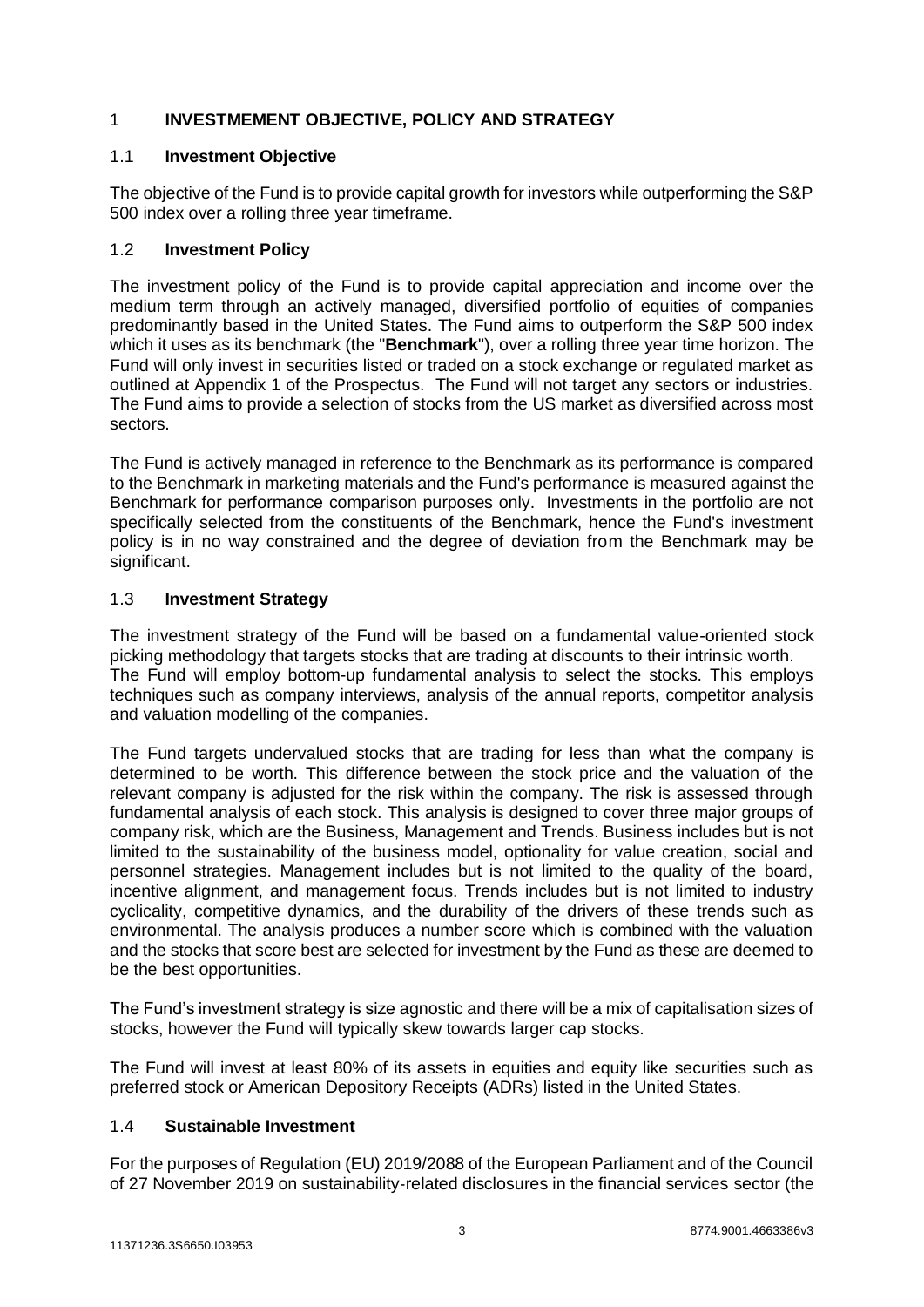"SFDR"), the Supplement has been drafted with the intention of complying with the disclosure requirements of Article 6 and Article 8 of the SFDR, however, noting the relevant regulatory technical standards are not yet available.

The Fund aims to promote environmental, social, and governance ("ESG") characteristics through its investment selection process as described below. ESG characteristics are defined as environmental, social or governance criteria that have a positive environmental and/or social impact. The Fund's stock picking methodology is premised on the belief that governance is the single most important factor in determining the success of a company's environmental or social impact. The strategy integrates sustainability criteria as part of the Investment Manager's stock picking process through a proprietary risk score framework and through direct engagement with investee companies. Environmental and social factors vary by industry and these are assessed on a relative basis. For example, a company whose profitability relies upon unsustainable business practices will be given a worse score in the relevant part of the risk score framework, whereas a company benefitting from long term trends such as renewable power generation will be given a better score. The scores allocated to each company are frequently reviewed through continuous direct engagement.

The indicators used to determine a company's risk score vary by industry and will be assessed on an individual company basis. Relevant indicators are assessed through independent research as well as external resources such as the SASB materiality framework.

Direct engagement with investee companies and onsite visits are considered vital to the successful implementation of the Fund's strategy. If through these engagements the Fund's view of a company's relevant characteristics changes, the risk score will be updated accordingly.

# 1.5 **UCITS**

The Fund may invest up to 10% of its Net Asset Value in CIS.

#### 1.6 **Cash/cash equivalents**

For cash management purposes, the Fund may also hold up to 10% in ancillary liquid assets such as cash and cash equivalents (including but not limited to commercial paper, certificates of deposit and treasury bills). Arbrook Investors Ltd (the "**Investment Manager**") uses its discretion as to when to invest in these asset classes, based on conditions in equity markets and will do so with the aim of reducing the effects of the volatility of equity markets on the Fund's portfolio and preserving the capital of the Fund.

#### 1.7 **Leverage**

The Fund will not utilise financial derivative instruments and will therefore not be leveraged.

#### <span id="page-3-0"></span>2 **MINIMUM VIABLE SIZE**

The Minimum Fund Size is \$20 million which is proposed to be reached within two years following the first issue of Shares in the Fund. Should the Fund not achieve this size within this period the Directors may exercise their discretion to terminate and liquidate the Fund, and return the net proceeds to investors as described in the "Termination of Funds" section of the Prospectus.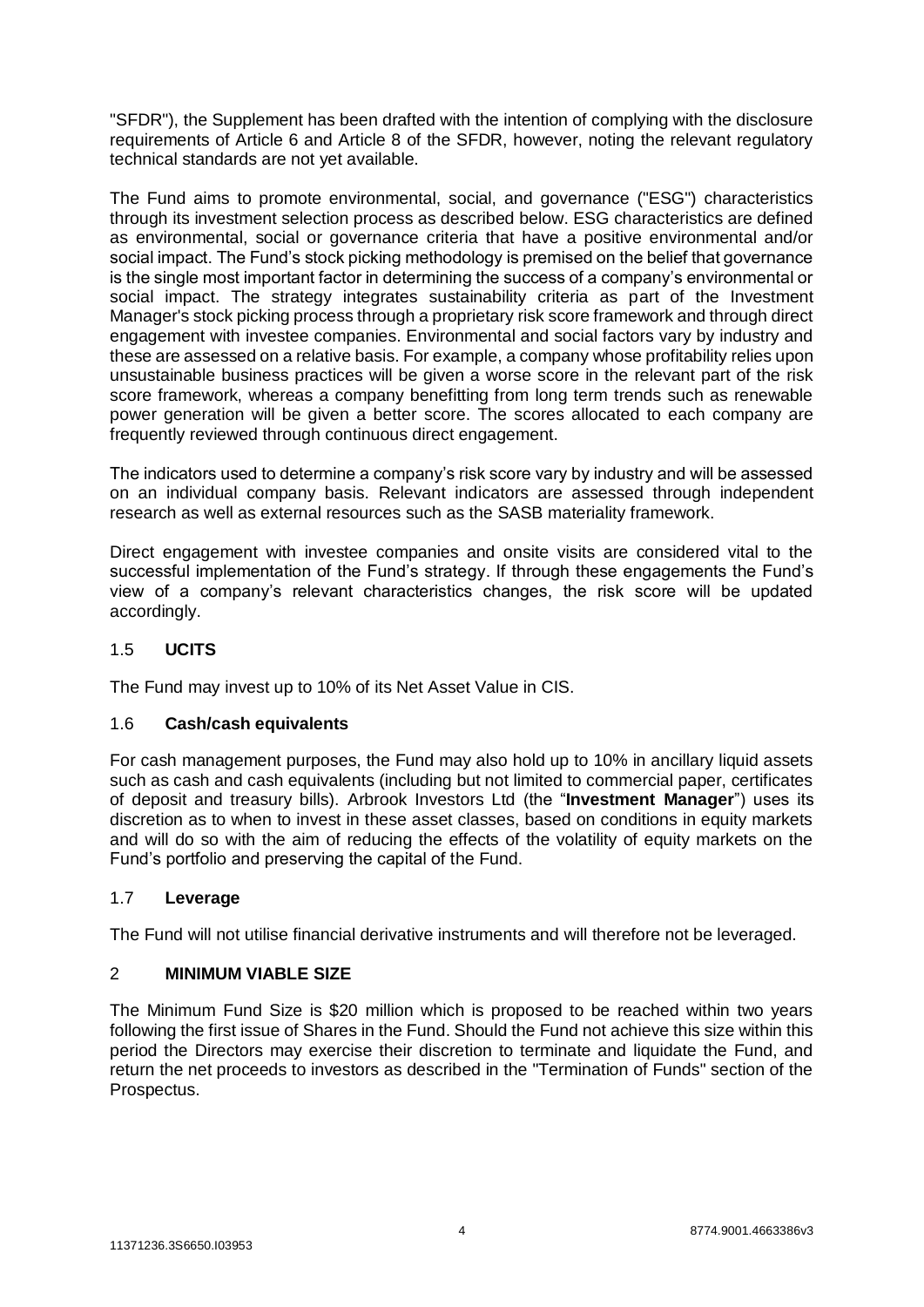# <span id="page-4-0"></span>3 **PROFILE OF A TYPICAL INVESTOR**

The Fund is suitable for investors who are seeking capital growth over a 3 to 5 year horizon, but who are willing to tolerate medium to high risks due to the potentially volatile nature of the investments.

# <span id="page-4-1"></span>4 **INVESTMENT RESTRICTIONS**

The general investment restrictions set out under the heading Investment Restrictions in the Prospectus are deemed to apply at the time of purchase of the Investments. If such limits are exceeded for reasons beyond the control of the ICAV, or as a result of the exercise of subscription rights, the ICAV must adopt, as a priority objective, the remedying of the situation, taking due account of the interests of Shareholders.

#### <span id="page-4-2"></span>5 **BORROWING**

The Fund may temporarily borrow monies from time to time for temporary liquidity purposes, with borrowings permissible up to a maximum of 10% of Net Asset Value of the Fund.

#### <span id="page-4-3"></span>6 **EFFICIENT PORTFOLIO MANAGEMENT**

Further information on efficient portfolio management is contained in the main body of the Prospectus under the heading "Use of Financial Derivative Instruments and Efficient Portfolio Management". The Fund does not currently utilise financial derivative instruments (**FDI**). A risk management process will be submitted in respect of the Fund in accordance with the Central Bank's requirements prior to the Fund engaging in any FDI.

# <span id="page-4-4"></span>7 **RISK FACTORS**

The general risk factors set out under the heading **RISK FACTORS** section of the Prospectus apply to the Fund. These risk factors are not purported to be exhaustive and potential investors should review the Prospectus and this Supplement carefully and consult with their professional advisers before making a subscription request for Shares. The investments of the Fund may be subject to market fluctuations, currency fluctuations, emerging markets risks, custody and settlement risks, registration risk and foreign exposure risk. In addition, the following risk factors apply to the Fund:

#### 7.1 **General Risk**

The net asset value of the Fund and investment return will fluctuate based upon changes in the value of its portfolio securities. The market value of a security may move up or down, sometimes rapidly and unpredictably. These fluctuations may cause a security to be worth less than the price originally paid for it, or less than it was worth at an earlier time. Market risk may affect a single issuer, industry, sector of the economy or the market as a whole. U.S. and international markets have experienced, and may continue to experience, volatility, which may increase risks associated with an investment in the Fund. The market value of securities in which the Fund invests is based upon the market's perception of value and is not necessarily an objective measure of the securities' value. In some cases, for example, the stock prices of individual companies have been negatively affected even though there may be little or no apparent degradation in the financial condition or prospects of the issuers. Similarly, the debt markets have experienced substantially lower valuations, reduced liquidity, price volatility, credit downgrades, increased likelihood of default, and valuation difficulties. As a result of this significant volatility, many of the following risks associated with an investment in the Fund may be increased. Continuing market volatility may have adverse effects on the Fund.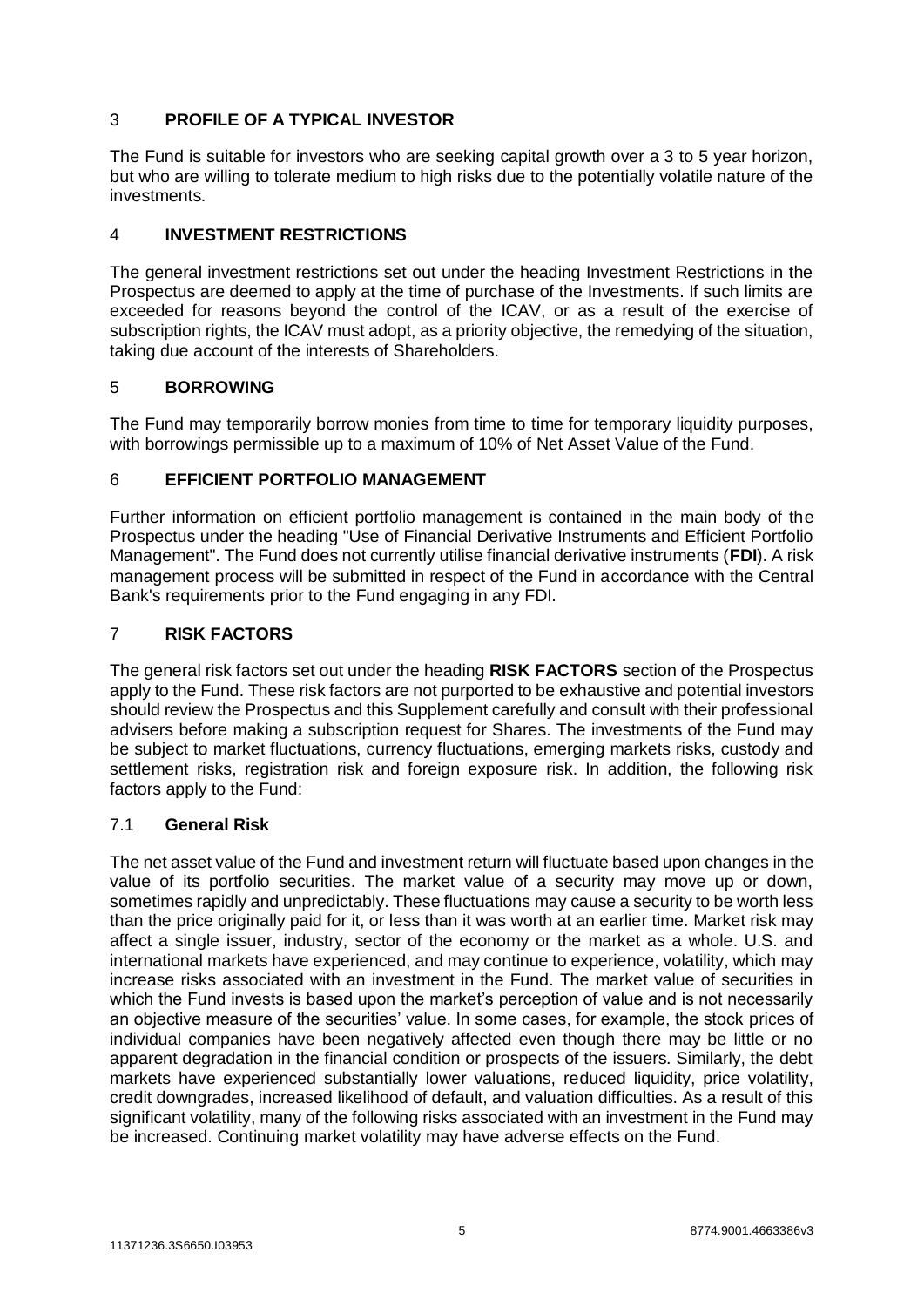# 7.2 **Objective Risk**

There can be no assurance that the Fund will achieve its investment objective. An investor should consider his personal tolerance for an investment based upon global equity securities before investing in the Fund.

#### 7.3 **Management Risk**

The ability of the Fund to meet its investment objective is directly related to the Investment Manager's investment strategies for the Fund. The value of your investment in the Fund may vary with the effectiveness of the Investment Manager's research, analysis and asset allocation among portfolio securities. If the Investment Manager's investment strategies do not produce the expected results, the value of your investment could be diminished or even lost entirely and the Fund could underperform against other funds with similar investment objectives.

#### 7.4 **Concentration Risk**

The Fund may have a relatively high percentage of assets in a single or small number of issuers and may have fewer holdings than other funds. As a result, a decline in the value of an investment in a single issuer could cause the Fund's overall value to decline to a greater degree than if the Fund held a more diverse portfolio.

#### 7.5 **Equities and Securities Risk**

As the Fund will invest primarily in equity securities, it may be more volatile than a fund that invests in fixed income securities, but may also offer greater potential for growth. The value of the Fund's underlying investments may fluctuate in response to activities and results of individual companies, as well as in connection with general market conditions.

There is a risk that the stock price of one or more companies comprised within the assets of the Fund will fall or will fail to rise.

#### 7.6 **Large Cap Company Risk**

The Fund's investments in larger, more established companies are subject to the risk that larger companies are sometimes unable to attain the high growth rates of successful, smaller companies, especially during extended periods of economic expansion. Larger, more established companies may be unable to respond quickly to new competitive challenges, such as changes in consumer tastes or innovative smaller competitors, potentially resulting in lower markets for their common stock.

#### 7.7 **Mid Cap Companies Risk**

The mid cap companies in which the Fund invests may not have the management experience, financial resources, product diversification and competitive strengths of large cap companies. Therefore, these securities may be more volatile and less liquid than the securities of larger, more established companies. Mid cap company stocks may also be bought and sold less often and in smaller amounts than larger company stocks. Because of this, if the Investment Manager wants to sell a large quantity of a mid-cap company stock, it may have to sell at a lower price than it might prefer, or it may have to sell in smaller than desired quantities over a period of time. Analysts and other investors may follow these companies less actively and therefore information about these companies may not be as readily available as that for large-cap companies.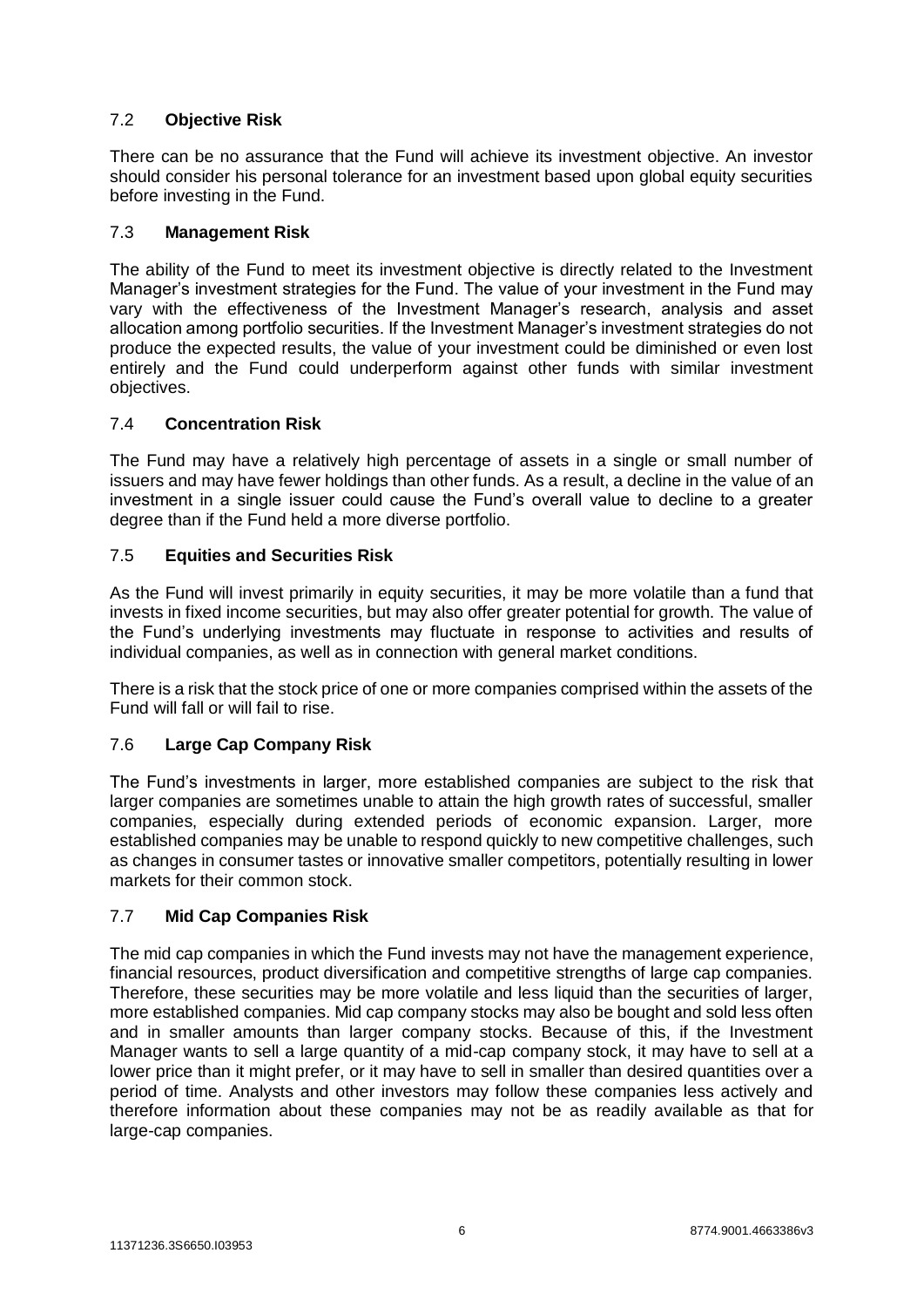# 7.8 **Foreign Investment Risk**

As the Fund may invest in global equity securities, there is a risk of currency fluctuations, economic or financial insolvency, lack of timely or reliable financial information, possible imposition of foreign withholding taxes or unfavourable political, economic or legal developments.

### 7.9 **Foreign Exchange Risk**

Changes in rates of exchange may have an adverse effect on the Net Asset Value of the Fund. In addition a change in foreign currency exchange rates may adversely affect cash flows or income from the Fund's US Dollar denominated investments. Foreign exchange investment strategies that may be employed to manage such risks might not be successful.

# 7.10 **ADR Risk**

ADRs are generally subject to the same risks as the foreign securities because their values depend on the performance of the underlying foreign securities. ADRs may be purchased through "sponsored" or "unsponsored" facilities. A sponsored facility is established jointly by the issuer of the underlying security and a depositary, whereas a depositary may establish an unsponsored facility without participation by the issuer of the depositary security. Holders of unsponsored ADRs generally bear all the costs of such ADRs, and the issuers of unsponsored ADRs frequently are under no obligation to distribute shareholder communications received from the company that issues the underlying foreign securities or to pass through voting rights to the holders of the ADRs. As a result, there may not be a correlation between such information and the market values of unsponsored ADRs.

# 7.11 **Conflict of Interest Risk**

The ICAV will rely on the Investment Manager in implementing its investment strategies. The Directors have determined the investment policies of the Fund as set out herein and the Investment Manager will monitor the performance of such investments on an on-going basis. Investors must rely on the judgement of the Directors in determining to invest in the manner set out herein. The Investment Manager and its principals and affiliates will devote a portion of their business time to the ICAV's business. In addition, where valuations are provided by the Investment Manager there is a possible conflict of interest where their fees are based on or affected by the Net Asset Value of the Fund. Any conflicts of interest will be resolved fairly.

#### 7.12 **Default of Service Provider**

The Fund relies on services provided by a number of third parties. The bankruptcy or liquidation of any such third parties, including the Investment Manager, the Administrator or the Depositary may have an adverse impact on the performance of the Fund and its Net Asset Value.

### 7.13 **Limited Disposal Rights Risk**

There will be no secondary market for Shares of the Fund and transfers of Shares are only permitted to those persons who satisfy the criteria for permitted shareholders. Consequently, investors may be able to dispose of their Shares only by requesting the Fund to repurchase their Shares on a Dealing Day.

#### 7.14 **Taxation Risk**

A risk exists that the tax authorities in countries in which the Fund invests may, where relevant, not be prepared to permit persons in their jurisdictions to pay interest to the Fund (or its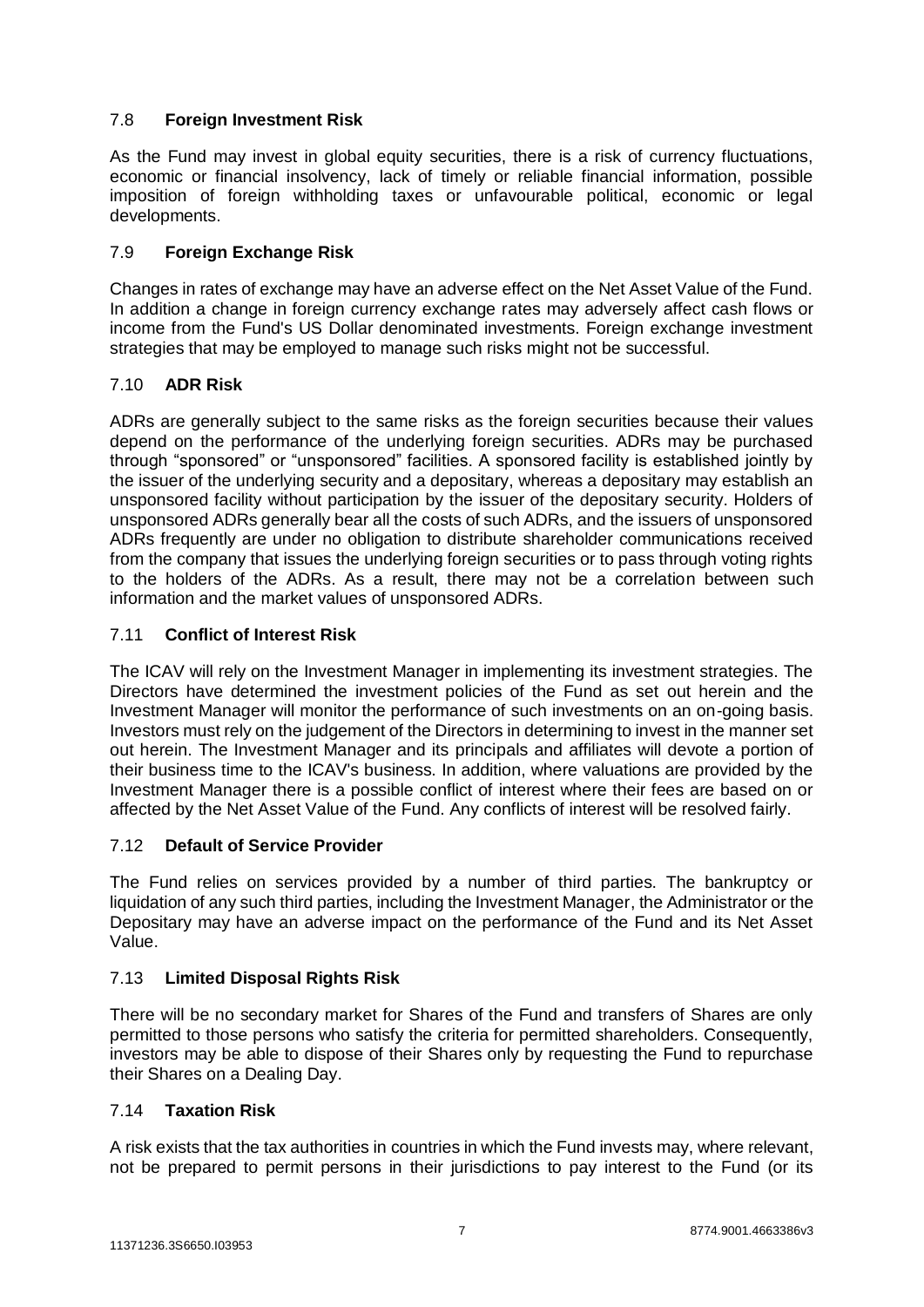subsidiary if any is used) without the imposition of withholding tax in that foreign jurisdiction. Any such withholding tax will impinge upon the return payable by the Fund to investors.

#### 7.15 **Valuations of Net Asset Value Risk**

The valuation of the Fund's assets obtained for the purpose of calculating Net Asset Value may not be reflected in the prices at which such assets are sold. For details of the valuation of assets, please see the section in the Prospectus headed "**Valuation of Assets"**.

# 7.16 **Lack of Operating History Risk**

The Fund has no operating history. There can be no assurance that the Fund will grow to or maintain an economically viable size, in which case the Directors may determine to liquidate the Fund. Liquidation of the Fund can be initiated by the Directors if it determines it is in the best interest of shareholders. The timing of any Fund liquidation may not be favourable to certain individual shareholders.

#### 7.17 Sustainability Risk

Pursuant to the SFDR, the Funds are required to disclose the manner in which sustainability risks are integrated into the investment decision of the Funds and the results of the assessment of the likely impacts of sustainability risks on the returns of the Funds.

Such risks are principally linked to climate-related events resulting from climate change (the so-called physical risks) or to the society's response to climate change (the so-called transition risks), which may result in unanticipated losses that could affect the Funds' investments and financial condition. Social events (e.g. inequality, inclusiveness, labour relations, investment in human capital, accident prevention, changing customer behaviour, etc.) or governance shortcomings (e.g. recurrent significant breach of international agreements, bribery issues, products quality and safety, selling practices, etc.) may also translate into sustainability risks.

The Investment Manager integrates sustainability risks into its investment decision making and risk monitoring of the Fund to the extent that they represent potential or actual material risks and/or opportunities to maximising the long-term risk-adjusted returns. The Investment Manager's assessment is that integration of sustainability risks should help mitigate the potential material negative impact of such risks on the returns of the Fund, although there can be no assurance that all such risks will be mitigated.1

#### 7.18 General risks associated with ESG investing

Use of ESG criteria by the Investment Manager to select investments for the Fund involves a degree of subjectivity on the part of the Investment Manager. There can be no assurance that the ESG criteria taken into account by the Investment Manager will result in the Fund's investments aligning with a Shareholder's specific values or beliefs. The ESG criteria may be amended at any time without prior notice being given to a Fund or its Shareholders.

The selection of investments based on the Investment Manager's ESG criteria may affect the Fund's ability to select, or maintain exposure to, certain investments. This may result in the performance of the Fund differing from a fund with a similar strategy that does not take ESG criteria into consideration.

 <sup>1</sup> Walkers : Under SFDR Level 1 a disclosure must be included on the extent to which sustainability risks are integrated into their investment decision making process and the results of the assessment of the likely impacts of sustainability risks on the returns of the Fund. Please review and confirm this disclosure is accurate or amend as appropriate.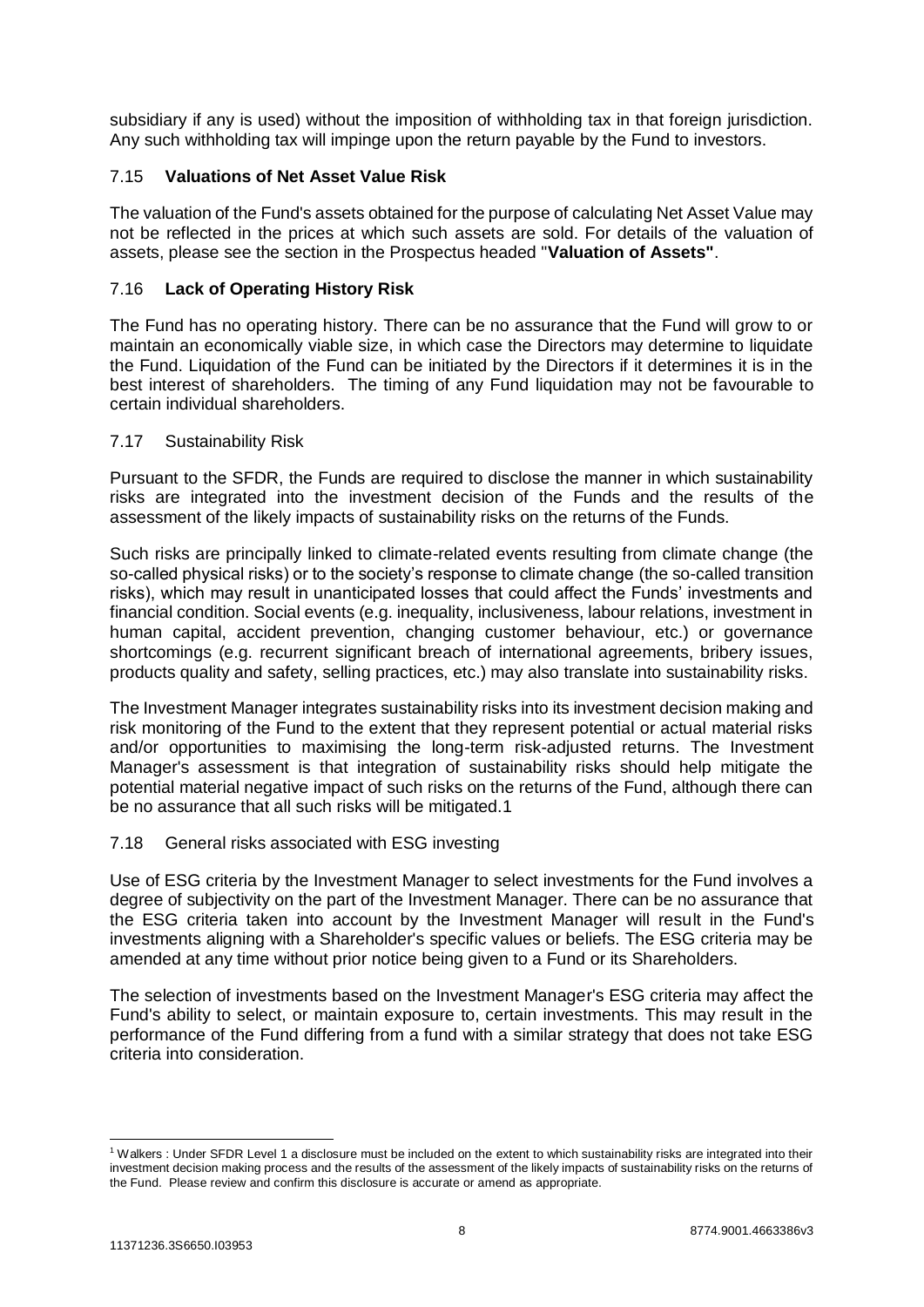# <span id="page-8-0"></span>8 **DIVIDEND POLICY**

Details of dividends payable in respect of each Share Class are outlined in section 9 below.

### <span id="page-8-1"></span>9 **KEY INFORMATION FOR BUYING AND SELLING**

The Fund is offering the following Classes of Shares in respect of the ICAV:

- Class A1 (USD) ACCUMULATING
- Class A2 (USD) INCOME
- Class A3 Founder (USD) ACCUMULATING
- Class A4 Founder (USD) INCOME
- Class A5 (USD) ACCUMULATING
- Class A6 (USD) INCOME
- Class A7 (USD) ACCUMULATING
- Class A8 (USD) INCOME
- Class A9 (USD) ACCUMULATING
- Class A10 (USD) INCOME
- Class B1 (GBP) ACCUMULATING
- Class B2 (GBP) INCOME
- Class B3 Founder (GBP) ACCUMULATING
- Class B4 Founder (GBP) INCOME
- Class B9 (GBP) ACCUMULATING
- Class B10 (GBP) INCOME
- Class C1 (CHF) ACCUMULATING
- Class C2 (CHF) INCOME
- Class C3 Founder (CHF) ACCUMULATING
- Class C4 Founder (CHF) INCOME
- Class C5 (CHF) ACCUMULATING
- Class C6 (CHF) INCOME
- Class C7 (CHF) ACCUMULATING
- Class C8 (CHF) INCOME
- Class C9 (CHF) ACCUMULATING
- Class C10 (CHF) INCOME
- Class D1 (EUR) ACCUMULATING
- Class D2 (EUR) INCOME
- Class D3 Founder (EUR) ACCUMULATING
- Class D4 Founder (EUR) INCOME
- Class D5 (EUR) ACCUMULATING
- Class D6 (EUR) INCOME
- Class D7 (EUR) ACCUMULATING
- Class D8 (EUR) INCOME
- Class D9 (EUR) ACCUMULATING
- Class D10 (EUR) INCOME
- Class E1 (SGD) ACCUMULATING
- Class E2 (SGD) INCOME

Certain Shares Classes are dividend paying and other Share Classes are accumulating Share Classes as outlined in section 12 below.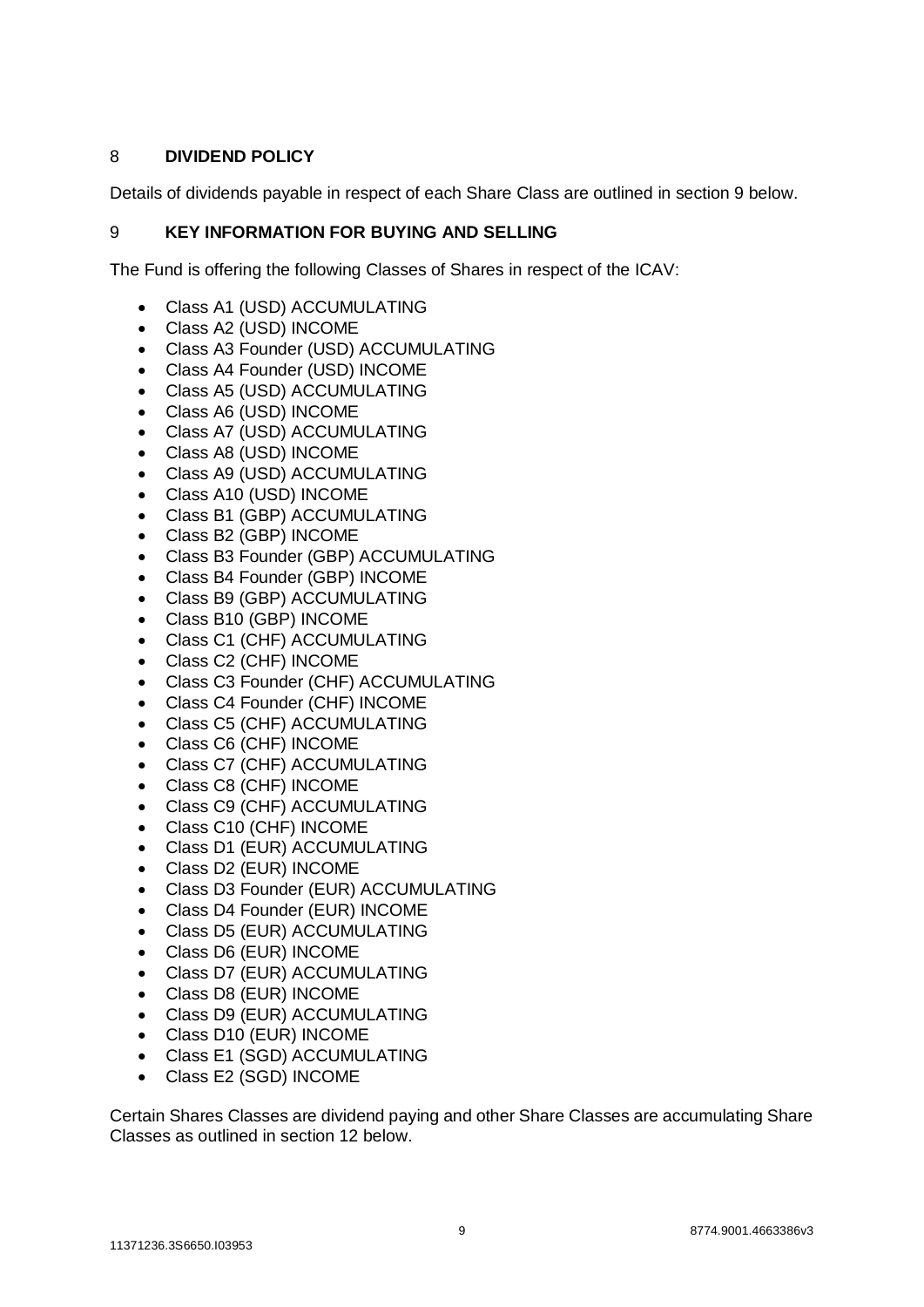The Directors may declare a dividend in respect of the dividend paying Share Classes such that substantially all of the net income relating to such Share Classes shall be distributed on a semi-annual basis. Such dividends shall be paid to Shareholders in accordance with the terms of the Prospectus as set out in the section entitled "Dividend Policy".

The Directors reserve the right to make additional Classes of Shares available at their discretion and in accordance with the requirements of the Central Bank. In relation to the Classes of a Fund which are not designated in the Base Currency, a currency conversion will take place on subscriptions, redemptions, switches and distributions at prevailing exchange rates. Accordingly, any Class of Shares that is not designated in the Base Currency of a Fund will have an exposure to possible adverse currency fluctuations and it is not the intention of the Company to use hedging techniques to protect against such currency risk. Investors should be aware that this may substantially limit investors from benefiting if the Base Currency of such Fund depreciates against the currencies in which the assets of a Fund are denominated

#### **Base Currency**

The Base Currency of the Fund is US Dollar.

#### **Initial Issue Price**

The Initial Issue Price per each Share Class is outlined as follows:

| <b>Share Class</b>                  | <b>Initial Offer Price</b> |
|-------------------------------------|----------------------------|
| Class A1 (USD) ACCUMULATING         | \$1                        |
| Class A2 (USD) INCOME               | \$1                        |
| Class A3 Founder (USD) ACCUMULATING | \$1                        |
| Class A4 Founder (USD) INCOME       | \$1                        |
| Class A5 (USD) ACCUMULATING         | $\overline{$1$}$           |
| Class A6 (USD) INCOME               | $\overline{$1}$            |
| Class A7 (USD) ACCUMULATING         | \$1                        |
| Class A8 (USD) INCOME               | \$1                        |
| Class A9 (USD) ACCUMULATING         | $\overline{$1$}$           |
| Class A10 (USD) INCOME              | $\overline{$1}$            |
| Class B1 (GBP) ACCUMULATING         | £1                         |
| Class B2 (GBP) INCOME               | £1                         |
| Class B3 Founder (GBP) ACCUMULATING | £1                         |
| Class B4 Founder (GBP) INCOME       | £1                         |
| Class B9 (GBP) ACCUMULATING         | £1                         |
| Class B10 (GBP) INCOME              | $\overline{f1}$            |
| Class C1 (CHF) ACCUMULATING         | CHF <sub>1</sub>           |
| Class C2 (CHF) INCOME               | CHF <sub>1</sub>           |
| Class C3 Founder (CHF) ACCUMULATING | CHF <sub>1</sub>           |
| Class C4 Founder (CHF) INCOME       | CHF <sub>1</sub>           |
| Class C5 (CHF) ACCUMULATING         | CHF <sub>1</sub>           |
| Class C6 (CHF) INCOME               | CHF <sub>1</sub>           |
| Class C7 (CHF) ACCUMULATING         | CHF <sub>1</sub>           |
| Class C8 (CHF) INCOME               | $CHF\overline{1}$          |
| Class C9 (CHF) ACCUMULATING         | CHF <sub>1</sub>           |
| Class C10 (CHF) INCOME              | CHF <sub>1</sub>           |
| Class D1 (EUR) ACCUMULATING         | €1                         |
| Class D2 (EUR) INCOME               | €1                         |
| Class D3 Founder (EUR) ACCUMULATING | $\overline{\epsilon}$ 1    |
| Class D4 Founder (EUR) INCOME       | €1                         |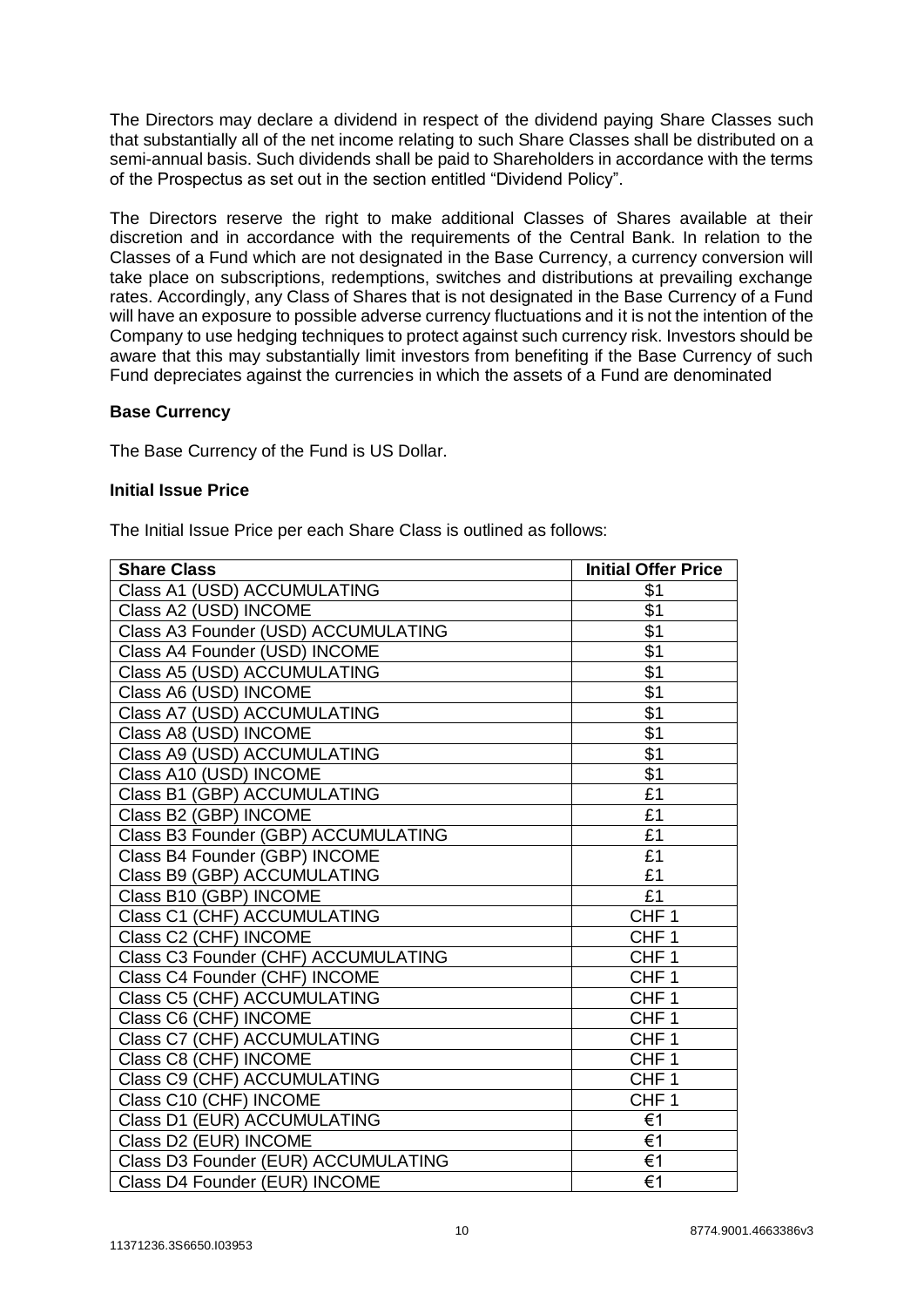| Class D5 (EUR) ACCUMULATING | €1               |
|-----------------------------|------------------|
| Class D6 (EUR) INCOME       | €1               |
| Class D7 (EUR) ACCUMULATING | €1               |
| Class D8 (EUR) INCOME       | €1               |
| Class D9 (EUR) ACCUMULATING | €1               |
| Class D10 (EUR) INCOME      | €1               |
| Class E1 (SGD) ACCUMULATING | SGD <sub>1</sub> |
| Class E2 (SGD) INCOME       | SGD <sub>1</sub> |

#### **Initial Offer Period**

The Initial Offer Period for the Class A1 USD Accumulation Shares, Class A2 USD Income Shares, Class A3 Founder USD Accumulation Shares, Class A4 Founder USD Income Shares, Class A7 USD Accumulation Shares, Class A9 USD Accumulation Shares, Class A10 USD Income Shares, Class B1 GBP Accumulation Shares, Class B2 GBP Income Shares, Class B3 Founder GBP Shares, Class B4 Founder GBP Income Shares, Class B9 GBP Accumulation Shares, Class B10 GBP Income Shares, Class C2 CHF Income Shares, Class C3 Founder CHF Accumulation Shares, Class C4 Founder CHF Income Shares, Class D1 EUR Accumulation Shares, Class D2 EUR Income Shares, Class C1 CHF Accumulation Shares and Class D4 Founder EUR Income Shares has now closed. Accordingly, Class A1 USD Accumulation Shares, Class A2 USD Income Shares, Class A3 Founder USD Accumulation Shares, Class A4 Founder USD Income Shares, Class A7 USD Accumulation Shares, Class A9 USD Accumulation Shares, Class A10 USD Income Shares, Class B1 GBP Accumulation Shares, Class B2 GBP Income Shares, Class B3 Founder GBP Shares, Class B4 Founder GBP Income Shares, Class B9 GBP Accumulation Shares, Class B10 GBP Income Shares, Class C2 CHF Income Shares, Class C3 Founder CHF Accumulation Shares, Class C4 Founder CHF Income Shares, Class D1 EUR Accumulation Shares, Class D2 EUR Income Shares, Class C1 CHF Accumulation Shares and Class D4 Founder EUR Income Shares are available for subscription at the Net Asset Value per Share on each Dealing Day.

The Initial Offer Period for the Class D9 EUR Accumulation Shares, Class E2 SGD Income Shares, Class A5 USD Accumulation Shares, Class A6 USD Income Shares, Class A8 USD Income Shares, Class C6 CHF Income Shares, Class C5 CHF Accumulation Shares, Class C9 CHF Accumulation Shares, Class C7 CHF Accumulation Shares, Class C8 CHF Income Shares, Class C10 CHF Income Shares, Class D5 EUR Accumulation Shares, Class D3 Founder EUR Accumulation Shares, Class D7 EUR Accumulation Shares, Class D8 EUR Income Shares, Class D10 EUR Income Shares, Class E1 SGD Accumulation Shares and Class D6 EUR Income Shares shall be the period from 9:00 am (Irish time) on 30 November 2020 and ending at 5:00 pm (Irish time) on 27 May 2021 or such shorter or longer period as any one Director may decide in accordance with the Central Bank's requirements.

The Initial Offer Period may be shortened or extended by the Directors. The Central Bank will be notified of any shortening or extension in accordance with the requirements of the Central Bank.

#### **Minimum Amounts**

The minimum holding amount (which may be waived at the discretion of the Directors) for the following Share Classes is \$20,000,000 (or the foreign currency equivalent):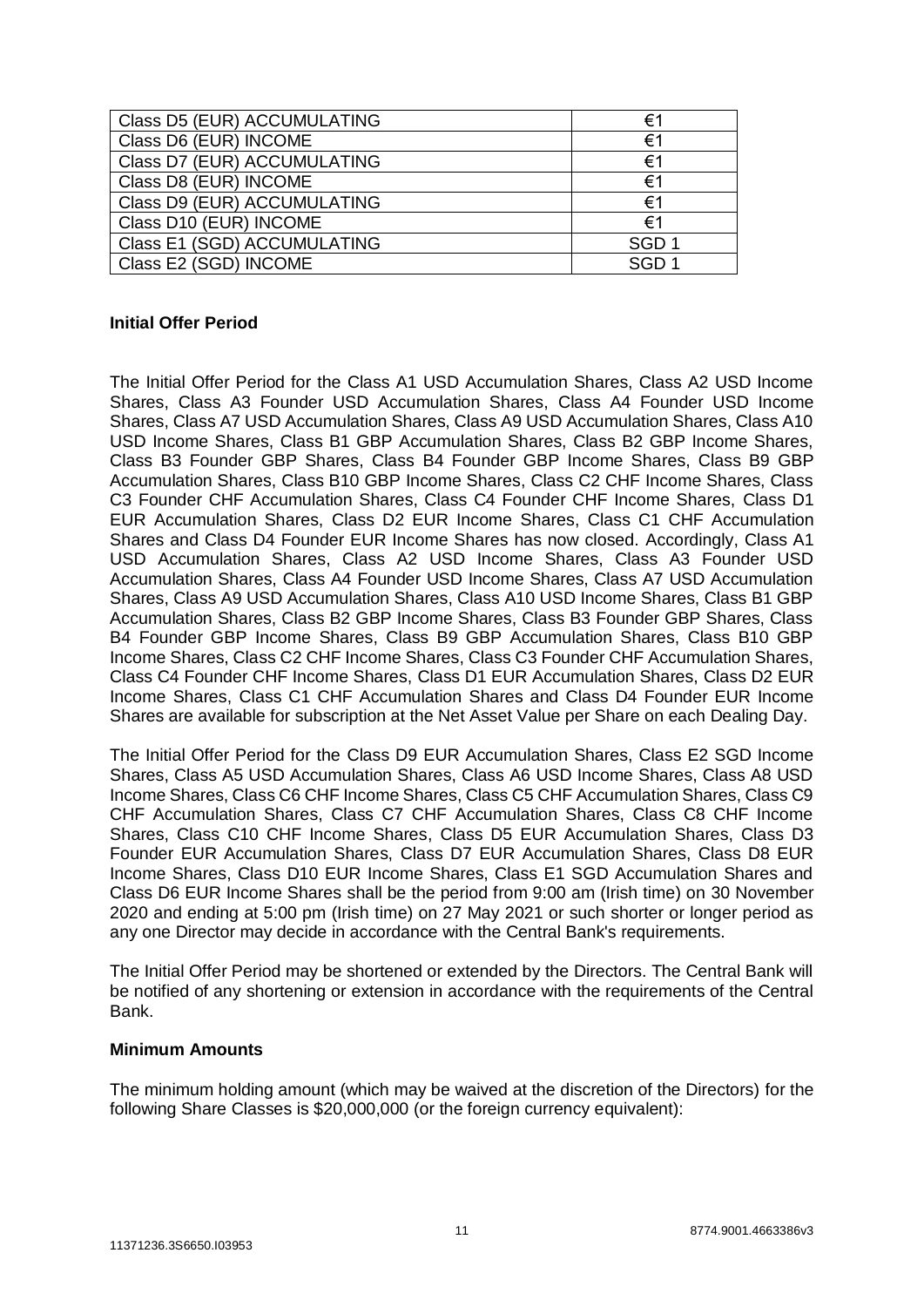Class A9 (USD) Accumulating, Class A10 (USD) Income, Class B9 (GBP) Accumulating, Class B10 (GBP) Income, Class C9 (CHF) Accumulating, Class C10 (CHF) Income, Class D9 (EUR) Accumulating, Class D10 (EUR) Income.

There is no minimum initial investment amount, minimum additional investment amount or minimum holding amount applicable for any other Share Class.

#### **Business Day**

Any day other than a Saturday or Sunday on which commercial banks in Ireland and United Kingdom (and in any other financial centre that the Directors may determine, and notify in advance to Shareholders, to be relevant for the operations of the Fund) are open for normal banking business. If the Business Day is changed to consider any other financial centres, other than on an exceptional basis, full details of the new Business Day will be disclosed in an updated Supplement.

#### **Dealing Day**

Every Business Day and such additional Business Day or Business Days as the Directors may determine, and notify in advance to Shareholders.

#### **Dealing Deadline**

The Dealing Deadline is 4:30 p.m. (Irish time) on the Dealing Day or such other times as the Directors may determine and notify in advance to Shareholders. The Directors may agree to accept applications after the Dealing Deadline, only in exceptional circumstances, provided such applications are received before the close of business of the relevant market which closes first on the relevant Dealing Day.

#### **Valuation Point**

The Valuation Point shall be the close of business in the market that closes first on the relevant Dealing Day and in any event shall be after the Dealing Deadline.

#### **Settlement Date**

Subscriptions will not be processed until the original Account Opening Form and all required identity verification documents (and all supporting documentation) have been received and verified by the Administrator. Upon receipt of your account number from the Administrator subscription monies should be paid to the Subscription/Redemptions Account specified in the Subscription Form (or such other account specified by the Administrator) so as to be received no later than the third Business Day following the Dealing Day or such later time as the directors may agree from time to time.

Monies in the Subscription/Redemptions Account will become the property of the Fund upon receipt and during the period between receipt of subscription monies and the Dealing Day on which Shares are issued, investors will be treated as unsecured creditors of the Fund. Investors' attention is drawn to the risk factor under the heading "*Subscriptions/Redemptions Account Risk*" as set out in the Prospectus.

If payment in full and/or a properly completed Account Opening form and all required identity verification documents (and all supporting documentation) have not been received by the relevant times stipulated above, the application to subscribe may be refused, or in the event of non-clearance of funds, the allotment of Shares made in respect of such application may, at the discretion of the Directors, be cancelled, or, alternatively, the Directors may treat the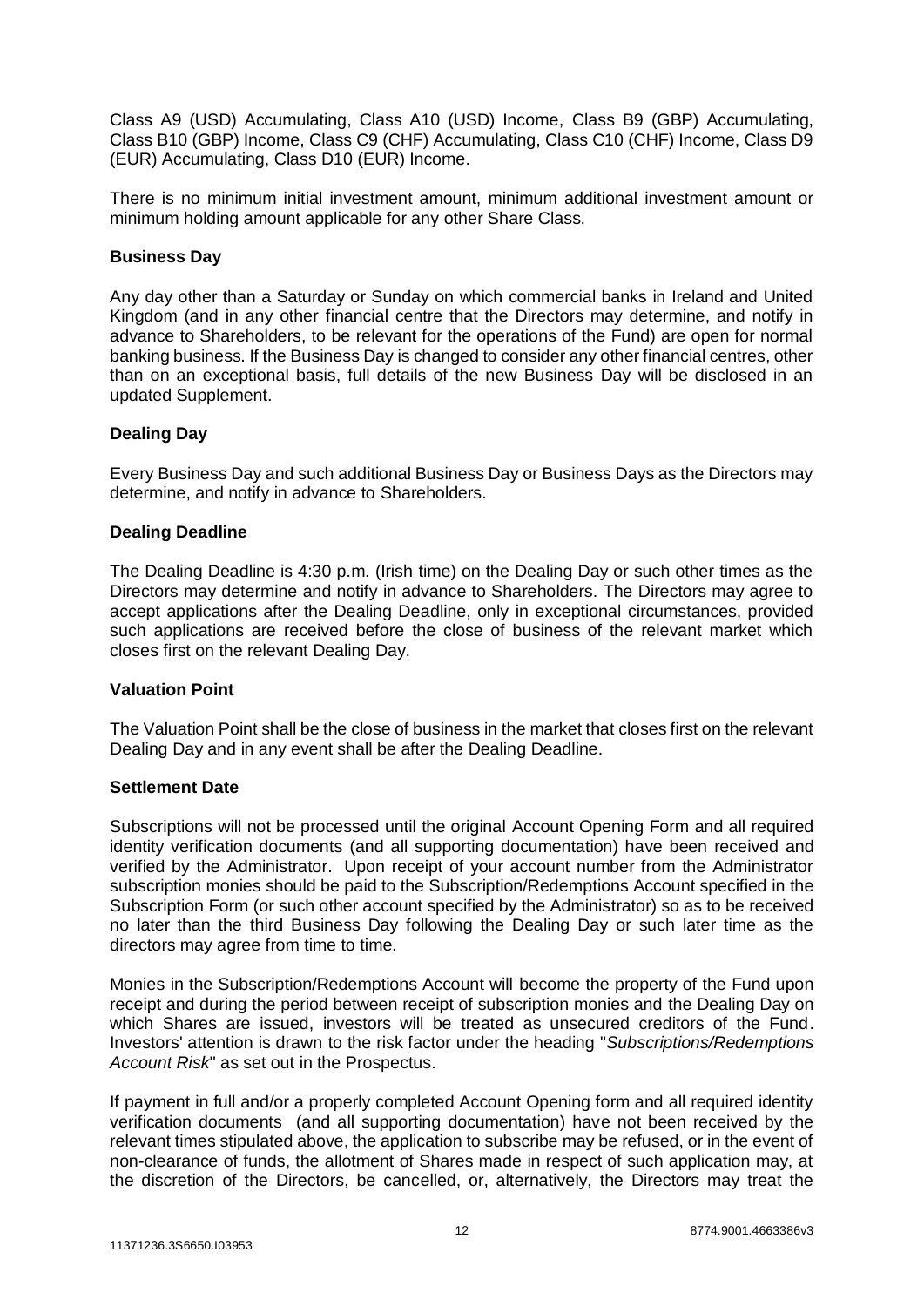application as an application for such number of Shares as may be purchased with such payment on the Dealing Day next following receipt of payment in full of cleared funds or a properly completed Account Opening Form and all required identity verification documentation (and all supporting documentation).

Payment of redemption monies will normally be made by electronic transfer to the account of record of the redeeming Shareholder within five (5) Business Days of the relevant Dealing Day or such later time as the Directors may from time to time permit but in any event payment will not exceed ten (10) Business Days from the Dealing Deadline.

The Administrator may refuse to pay or delay payment of redemption proceeds where the requisite information for verification purposes has not been produced by a Shareholder. During this time, any such redemption proceeds will be held in the Subscriptions/Redemptions Account and shall remain an asset of the Fund. During this period, the Shareholder will rank as an unsecured creditor of the Fund until such time as the Administrator is satisfied that its anti-money-laundering procedures have been fully complied with, following which redemption proceeds will be released to the relevant Shareholder.

Accordingly, Shareholders are advised to promptly provide the ICAV or the Administrator (as appropriate) with all documentation requested to reduce the risk in this scenario.

# **Anti-Dilution Levy**

After the close of the Initial Offer Period, the Directors may, in calculating the subscription price or redemption price, when there are net subscriptions or net repurchases of Shares on a Dealing Day, adjust the subscription price or redemption price by adding or deducting (as applicable) an Anti- Dilution Levy of up to 2 % to cover the costs of acquiring or selling investments (including any dealing spreads and commissions) and to preserve the value of the Fund.

The Anti-Dilution Levy will be charged in circumstances where the Directors believe it is necessary to prevent an adverse effect on the value of the assets of the Fund and is only likely to arise if more than 10 % of the Net Asset Value of the Fund is redeemed on any one Dealing Day. Shareholders will be notified if an Anti-Dilution Levy is to be applied to their redemption on any Dealing Day and may be given the option to reduce or cancel their redemption request in order to avoid an Anti-Dilution Levy being applied. Any such Anti-Dilution Levy shall be retained for the benefit of the Fund and the Directors reserve the right to waive such Anti-Dilution Levy at any time.

#### **Preliminary Charge**

Up to 3 % of the amount subscribed, payable to the Fund who may pass it on to the Investment Manager. The Preliminary Charge will apply to all investors who invest in Class A7 (USD) ACCUMULATING, Class A8 (USD) INCOME, Class C7 (CHF) ACCUMULATING, Class C8 (CHF) INCOME, Class D7 (EUR) ACCUMULATING and Class D8 (EUR) INCOME as outlined in section 12 below. The Directors may waive the Preliminary Charge in whole or in part.

#### **How to Subscribe For Shares**

Requests for the subscription for Shares should be made in accordance with the provisions set out in the section entitled "*SHARE DEALINGS - SUBSCRIPTION FOR SHARES*" in the Prospectus.

#### **How to Repurchase Shares**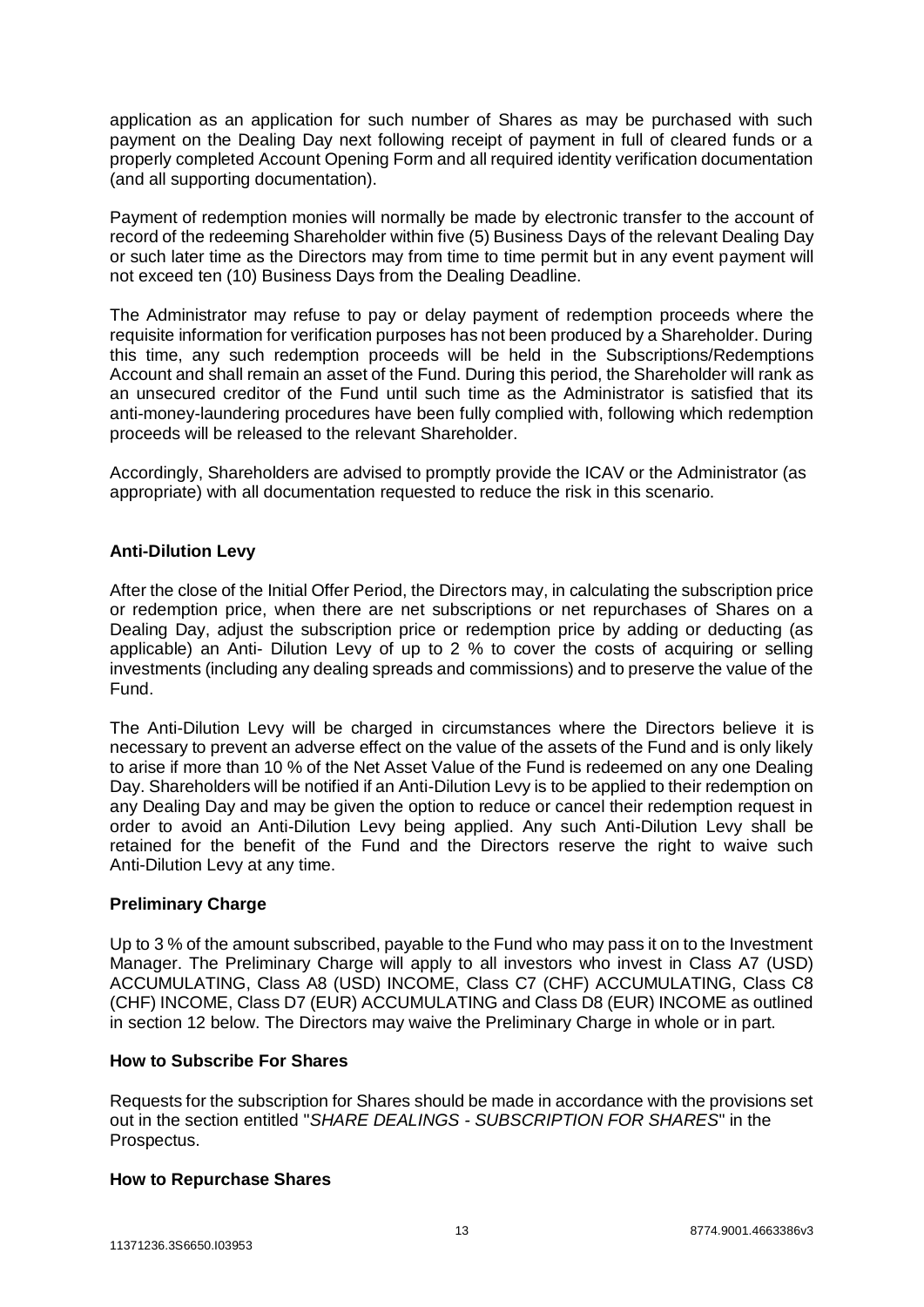Requests for the repurchase of shares should be made in accordance with the provisions set out in the section entitled "*SHARE DEALINGS - REPURCHASE OF SHARES*" in the Prospectus. All requests for the redemption of Shares must be received by the Dealing Deadline in the manner set out in the Prospectus. Redemption monies will normally be paid within five (5) Business Days of the relevant Dealing Day.

#### **Restrictions on Subscriptions**

All subscriptions are at the discretion of the Directors of the ICAV.

#### <span id="page-13-0"></span>10 **MANAGEMENT**

The Investment Manager of the Fund is Arbrook Investors Ltd a private limited company incorporated on 23 June 2017 in the UK under the Companies Act 2006 with company number 10833414 and is authorised by the Financial Conduct Authority (the "**FCA**") with registered number FRN 825344 in the conduct of its regulated business (including the management of AIFs).

Arbrook Investors Ltd ("**Arbrook**") is a London based UCITS manager. Arbrook is a long only, value oriented investment manager with currently three people in the investment team.

The Investment Manager has, under the terms of an Investment Management Agreement concluded between the ICAV and the Investment Manager (summarised under the heading "Material Contracts"), been appointed as investment manager of the ICAV with discretionary investment management powers. Subject to the policies and control of the Board of Directors, the Investment Manager will be responsible for the investment and management of each of the Funds' assets, including analysing and selecting the investments in which the Fund may invest. The Investment Manager will also be responsible for monitoring the ongoing performance and suitability of the investments for the ICAV in accordance with the Fund's investment policy and to ensure that the Fund adheres to the investment restrictions and guidelines set out in this Supplement.

The Investment Manager may, in accordance with the requirements of the Central Bank delegate in whole or in part any of its duties or obligations (including discretionary investment management) to sub-investment managers or advisors upon such terms as to authority, liability and indemnity as shall be determined by the Investment Manager. Such sub-investment managers or advisors will not be paid directly by the ICAV. Disclosure of the appointment of any sub-investment managers or advisors will be provided to Shareholders on request and will be disclosed in the periodic reports of the ICAV. The Investment Manager shall exercise due care and diligence in such appointment and shall supervise the conduct of any delegation it makes.

The following people are responsible for the management of the Investment Manager:

#### **Robin Milway – Portfolio Manager**

Robin is the CEO and founder of Arbrook which is the Investment Manager for the Fund. Arbrook is authorised and regulated by the FCA. Robin Milway has carried out the day-to-day investment management of the Fund since inception. Prior to Arbrook's direct authorisation by the FCA, this was done through a secondment agreement with G10 Capital Ltd as the investment manager. Previously, Robin served as Head of Stock Strategy at Neptune Investment Management where he was Fund Manager of the US Opportunities Fund. Prior to this, Robin was Head of Equity Research and Senior Fund Manager at EFG Asset Management, managing a team that ran the internal equity model portfolios alongside two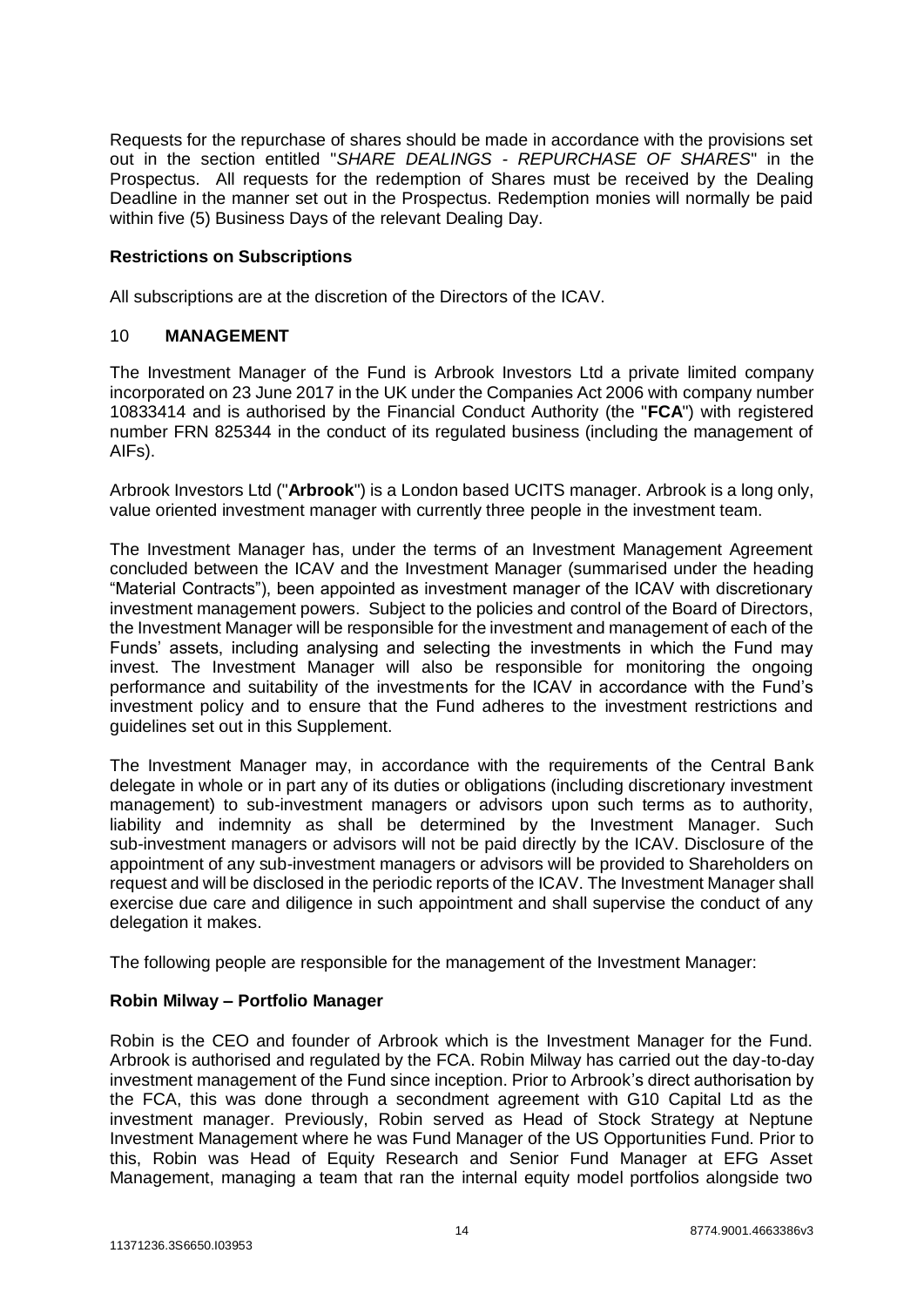external New Capital funds, Dynamic European and Global Conviction. Robin started his career as Fund Manager at Cooper Investors Ltd in Melbourne, Australia managing the Global Equities Fund from inception, created proprietary systems and databases that fed into the global and Australian decision analysis tools. Robin joined Cooper Investors in 2002. Prior to joining Cooper Investors as a software engineer, Robin developed front office portfolio modelling systems, management reporting systems, and financial auditing systems for a number of global companies while consulting for DecisionWorks and later at Unilever.

Robin holds a degree in History and Environmental Management from Keele University.

#### **George Dennis – Equities Analyst**

George started at Arbrook as equity analyst in august 2017. Prior to this he worked at Neptune Investment Management as investment analyst on the consumer team. He was offered a permanent position at Neptune after a period of internship in 2016. George also spent an internship at Rathbones. George has a BA in Ancient & Modern History from the University of Oxford. George has been assisting Robin in the management of the Arbrook American Equities Fund since its inception on 14 December 2017. George holds a CFA UK Level 4 Certificate in ESG Investing.

#### **Caitriona Chawke – Equities Analyst**

Caitriona has worked at Arbrook as Equities Analyst since July 2019. Prior to this she was Equity Analyst at EFG Asset Management in London since September 2014 where she was responsible for independent fundamental research and stock picking for the New Capital Global Equities Conviction Fund and the Global and US focused discretionary portfolios. Caitriona also managed the US Equity Income model portfolios. Caitriona worked in this role under Robin's management of the team between 2014 to 2016. Previously, Caitriona was Assistant Portfolio Manager at EFG Asset Management for 3 years where she supported the Wealth Management team with investment ideas and portfolio administration. Caitriona has a BSc. Economics & Finance from University College Dublin. She is a CFA Charterholder.

#### **James Edwards – Equities Analyst**

James has worked in the financial industry since 2010. His focus over the past nine years at Stratton Street Capital has been in global investment grade fixed income, first as an analyst and then as a portfolio manager, covering corporate and sovereign credit analysis, macro research, quantitative modelling and daily monitoring for a number of UCIS and UCITS funds. James is a CFA Charterholder and holds the Investment Management Certificate (CFA UK) and a BSc in Physics from The University of Nottingham.

#### 11 **MATERIAL CONTRACTS**

The following contracts (not being contracts in the ordinary course of business) have been entered into by the ICAV and are, or may be, material:

 the Investment Management Agreement between the ICAV and the Investment Manager (the "**Investment Management Agreement**") entered into 27 November 2019, regarding the ICAV and the Fund, pursuant to which the Investment Manager has been appointed as investment manager to the Fund. The Investment Manager is entitled on giving not less than 90 days written notice to the ICAV to terminate the Investment Management Agreement. The Investment Management Agreement may be terminated immediately in certain circumstances. Pursuant to the Investment Management Agreement, the ICAV, out of the assets of the Fund, shall indemnify the Investment Manager, its employees and agents from and against any and all claims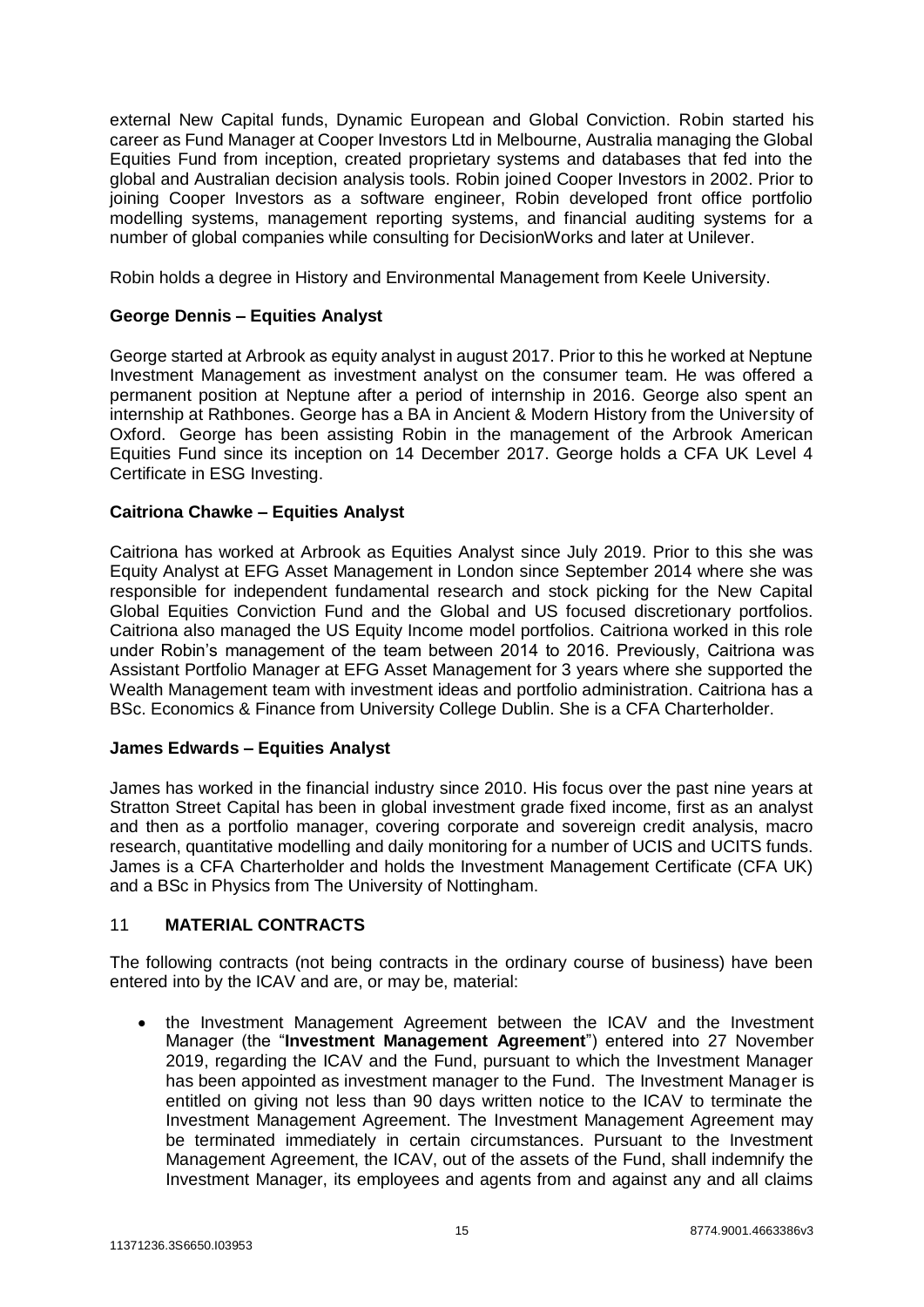which may be made or brought against or directly suffered or incurred by the Investment Manager in the performance or non-performance of its obligations or duties hereunder save to the extent that such claims are attributable to the fraud, negligence or wilful default in the performance or non-performance by the Investment Manager of its obligations or of its duties hereunder but the Investment Manager shall not be indemnified for any indirect or consequential damages suffered by the Investment Manager.

#### <span id="page-15-0"></span>12 **FEES AND EXPENSES**

#### **Management Fee**

Davy Global Fund Management Limited, in its role as Manager and distributor of the Fund, will be entitled to receive out of the assets of the Fund an annual fee which will not exceed 0.04 % of the net assets of the Fund (plus VAT, if any) subject to a minimum annual fee of  $\epsilon$  55,000.

#### **Investment Management Fee**

The Fund will pay the Investment Manager a management fee, out of the assets of the Fund, The Fund will also reimburse the Investment Manager at normal commercial rates for its reasonable out-of-pocket expenses. The Fund will also pay research fees at normal commercial rates via a research payment account established by the Investment Manager in accordance with the European Communities (Markets in Financial Instruments) Regulations 2017 (as may be amended, modified, supplemented or re-enacted from time to time) (the "**MiFID Regulations**").

The Investment Manager may from time to time and at its sole discretion decide to pay rebates/retrocessions to Shareholders or to the Fund.

The management fees payable to the Investment Manager in respect of each Share Class are outlined as follows:

| <b>Share Class Name</b>                       | <b>Dividend Paying/</b><br><b>Accumulating</b> | Annual<br><b>Management</b> | <b>Preliminary</b><br><b>Fee</b> |
|-----------------------------------------------|------------------------------------------------|-----------------------------|----------------------------------|
|                                               |                                                | <b>Fee</b><br>(%of NAV)     |                                  |
| Class A1 (USD) ACCUMULATING                   | Accumulating                                   | 0.75%                       | No.                              |
| Class A2 (USD) INCOME                         | Dividend paying                                | 0.75%                       | <b>No</b>                        |
| Class A3 Founder (USD)<br><b>ACCUMULATING</b> | Accumulating                                   | 0.45%                       | No.                              |
| Class A4 Founder (USD) INCOME                 | Dividend paying                                | 0.45%                       | <b>No</b>                        |
| Class A5 (USD) ACCUMULATING                   | Accumulating                                   | 1.25%                       | No.                              |
| Class A6 (USD) INCOME                         | Dividend paying                                | 1.25%                       | <b>No</b>                        |
| Class A7 (USD) ACCUMULATING                   | Accumulating                                   | 1.25%                       | Up to 3.0%                       |
| Class A8 (USD) INCOME                         | Dividend paying                                | 1.25%                       | Up to 3.0%                       |
| Class A9 (USD) ACCUMULATING                   | Accumulating                                   | 0.45%                       | <b>No</b>                        |
| Class A10 (USD) INCOME                        | Dividend paying                                | 0.45%                       | <b>No</b>                        |
| Class B1 (GBP) ACCUMULATING                   | Accumulating                                   | 0.75%                       | No                               |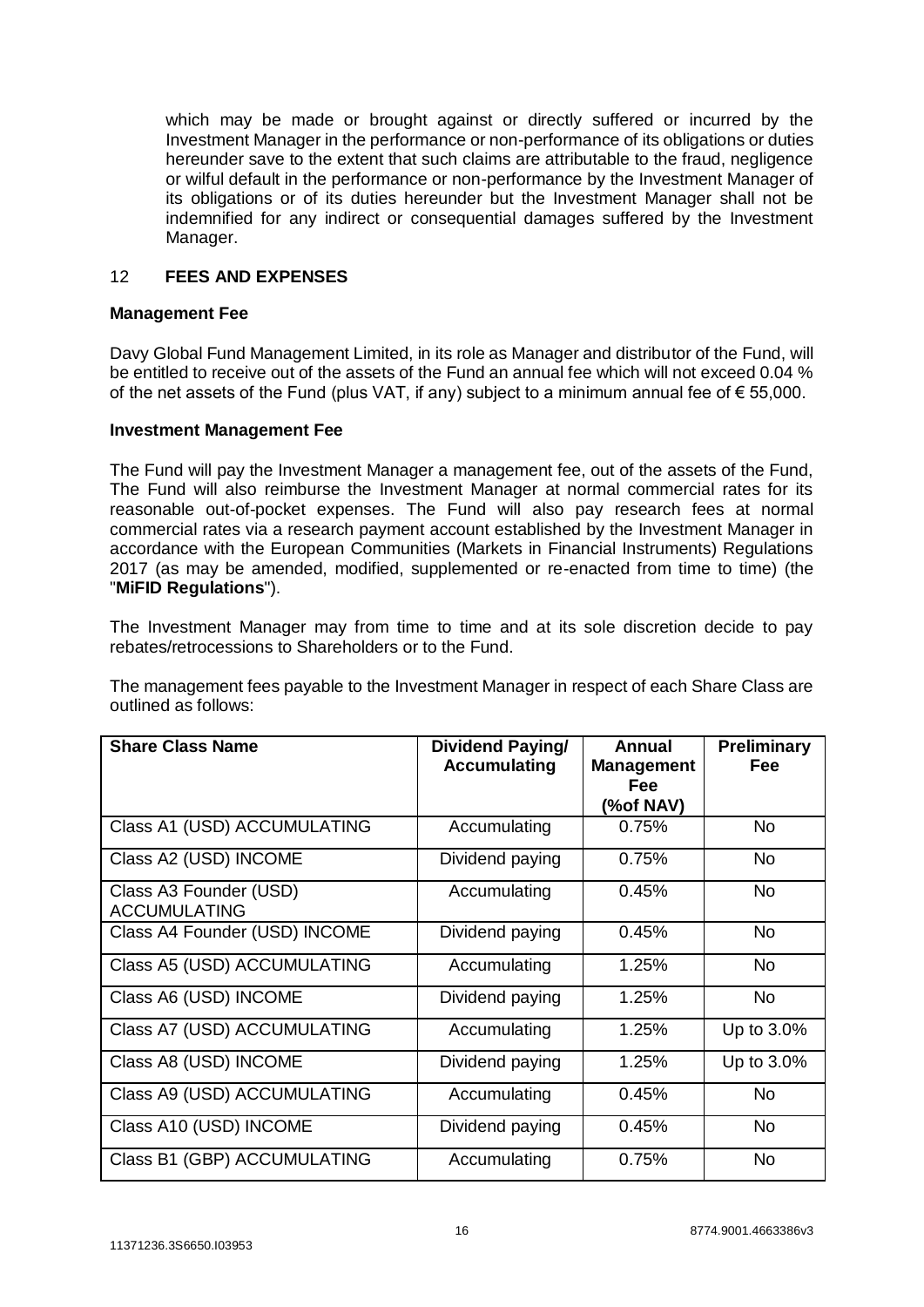| Class B2 (GBP) INCOME                         | Dividend paying | 0.75% | <b>No</b>  |
|-----------------------------------------------|-----------------|-------|------------|
| Class B3 Founder (GBP)<br><b>ACCUMULATING</b> | Accumulating    | 0.45% | <b>No</b>  |
| Class B4 Founder (GBP) INCOME                 | Dividend paying | 0.45% | <b>No</b>  |
| Class B9 (GBP) ACCUMULATING                   | Accumulating    | 0.45% | <b>No</b>  |
| Class B10 (GBP) INCOME                        | Dividend paying | 0.45% | <b>No</b>  |
| Class C1 (CHF) ACCUMULATING                   | Accumulating    | 0.75% | <b>No</b>  |
| Class C2 (CHF) INCOME                         | Dividend paying | 0.75% | <b>No</b>  |
| Class C3 Founder (CHF)<br><b>ACCUMULATING</b> | Accumulating    | 0.45% | No         |
| Class C4 Founder (CHF) INCOME                 | Dividend paying | 0.45% | <b>No</b>  |
| <b>Class C5 (CHF) ACCUMULATING</b>            | Accumulating    | 1.25% | <b>No</b>  |
| Class C6 (CHF) INCOME                         | Dividend paying | 1.25% | <b>No</b>  |
| Class C7 (CHF) ACCUMULATING                   | Accumulating    | 1.25% | Up to 3.0% |
| Class C8 (CHF) INCOME                         | Dividend paying | 1.25% | Up to 3.0% |
| Class C9 (CHF) ACCUMULATING                   | Accumulating    | 0.45% | <b>No</b>  |
| Class C10 (CHF) INCOME                        | Dividend paying | 0.45% | <b>No</b>  |
| Class D1 (EUR) ACCUMULATING                   | Accumulating    | 0.75% | <b>No</b>  |
| Class D2 (EUR) INCOME                         | Dividend paying | 0.75% | <b>No</b>  |
| Class D3 Founder (EUR)<br><b>ACCUMULATING</b> | Accumulating    | 0.45% | <b>No</b>  |
| Class D4 Founder (EUR) INCOME                 | Dividend paying | 0.45% | <b>No</b>  |
| Class D5 (EUR) ACCUMULATING                   | Accumulating    | 1.25% | <b>No</b>  |
| Class D6 (EUR) INCOME                         | Dividend paying | 1.25% | <b>No</b>  |
| Class D7 (EUR) ACCUMULATING                   | Accumulating    | 1.25% | Up to 3.0% |
| Class D8 (EUR) INCOME                         | Dividend paying | 1.25% | Up to 3.0% |
| Class D9 (CHF) ACCUMULATING                   | Accumulating    | 0.45% | <b>No</b>  |
| Class D10 (CHF) INCOME                        | Dividend paying | 0.45% | No         |
| Class E1 (SGD) ACCUMULATING                   | Accumulating    | 0.75% | <b>No</b>  |
| Class E2 (SGD) INCOME                         | Dividend paying | 0.75% | <b>No</b>  |

#### **Administration Fees**

The Administrator will be entitled to receive out of the assets of the Fund an annual fee which will not exceed 0.07% of the net assets of the Fund (plus VAT, if any) subject to an annual minimum fee of €40,000 together with transfer agency fees and financial reporting fees which will be charged at normal commercial rates and its reasonable costs and expenses incurred by